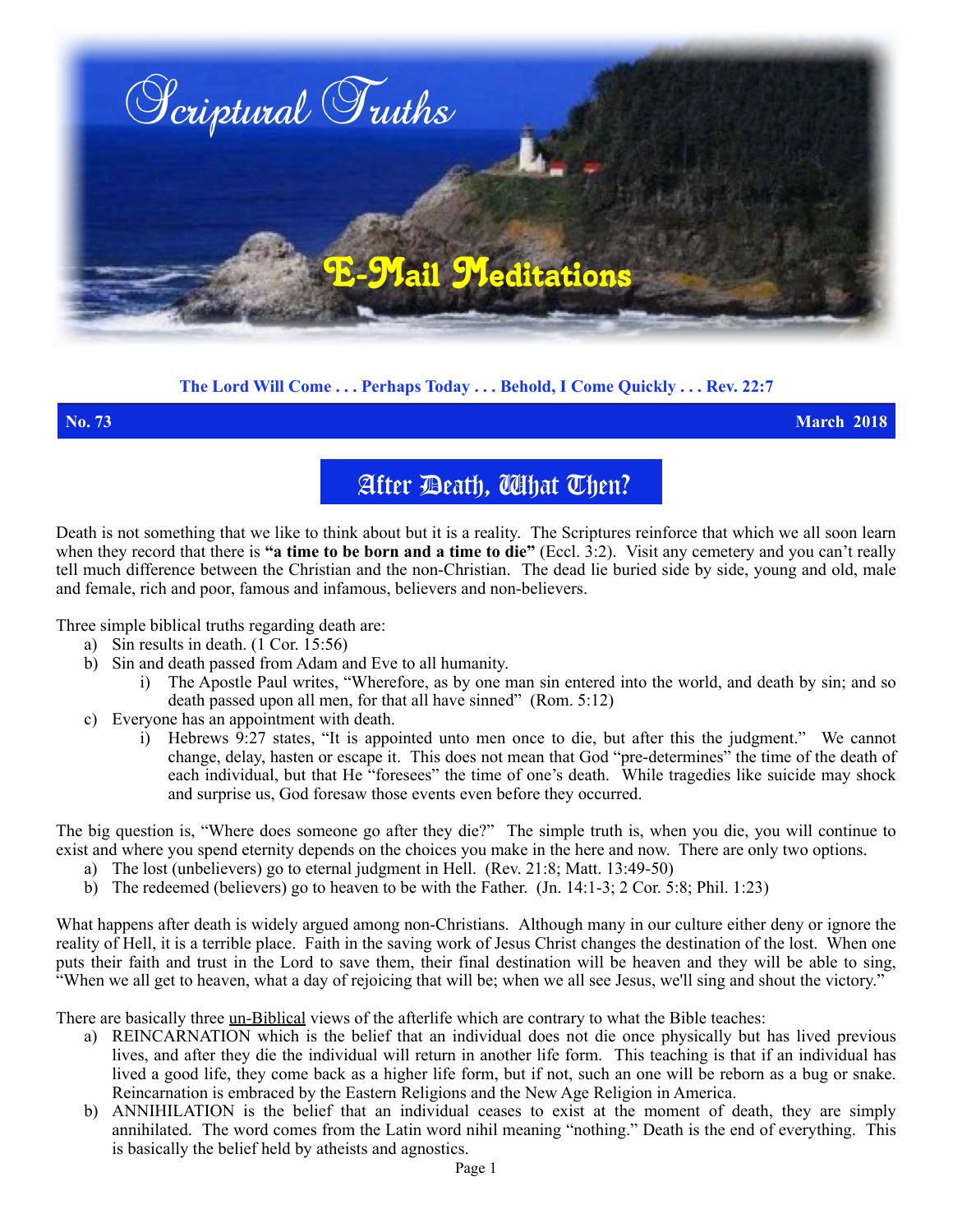c) UNIVERSALISM is the belief that all people will be "universally restored" after they die. In other words, it teaches that everyone, regardless of how they lived their lives on earth will eventually be among the redeemed in heaven.

### **Death for the Believer**

For those who have accepted the Lord as their personal Saviour, at the moment of death they will immediately be in the presence of the Lord (2 Cor. 5:8).Their bodies will not be transformed, they are in an unclothed state (2 Cor. 5:2, 4), that transformation will happen when the Lord comes, then they will be changed and given new bodies. The Apostle Paul writes, "We shall be changed" (1 Cor. 15:51). He indicates that four things will change upon the death of a Christian (1 Cor. 15:42-44):

- a) Our corruption will be changed to incorruption
- b) Our dishonor will be changed to glory
- c) Our weakness will be changed to power
- d) Our natural body will be changed to a spiritual body.

All of this reminds us that our sinful nature takes a toll on us physically and spiritually, but according to 1 Corinthians 15:51-53, we will be changed either by the rapture or the resurrection.

For those who know the Lord as their own personal Saviour, the Bible informs us that we will be ushered into the presence of Christ in heaven. He is in heaven now (1 Thess. 1:10; 4:16; 2 Thess. 1:7).

- a) Jesus said to the thief on the cross, "Verily I say unto thee, Today shalt thou be with me in paradise" (Lk. 23:43). The thief had made a profession of faith. He said, "Lord, remember me when thou comest into thy kingdom." He had enough faith to believe and put his trust in the Lord.
- b) On two other occasions Paul spoke of death as ushering us into the presence of Christ:
	- i) "For I am in a strait betwixt two, having a desire to depart, and to be with Christ; which is far better: Nevertheless to abide in the flesh is more needful for you." (Phil. 1:23-24)
	- ii) "Therefore we are always confident, knowing that, whilst we are at home in the body, we are absent from the Lord: For we walk by faith, not by sight: We are confident, I say, and willing rather to be absent from the body, and to be present with the Lord. Wherefore we labour, that, whether present or absent, we may be accepted of him." (2 Cor. 5:6-9)
- c) We will have the victory over death, "Death is swallowed up in victory . . .thanks be to God, which giveth us the victory through our Lord Jesus Christ" (1 Cor. 15:54-57)
	- i) We see two important facts in this text. First, death is our enemy, but thankfully, Jesus is our Victor. By His resurrection Jesus broke the power of death and in so doing, He promised that death would not be able to hold those that believe in Him. If our Lord tarries, we will all succumb to death. Death will touch us like a shadow, but it cannot hold us. Death is not the end it is a new beginning.

### **Death for the Un-Believer**

For those who have rejected Christ, at the moment of their death the Bible informs us they will be cast into outer darkness, a place of everlasting punishment, a place called Hell. They will be separated from God and enter a reality completely devoid of His grace and blessing for all eternity.

- a) In the parable of the rich man and Lazarus, Jesus speaks of Lazarus as being taken to heaven when he died but the rich man, because he did not heed the Scriptures, a split second after he died he immediately entered into Hell being in great torment, and was excluded from the blessing of heaven (Lk. 16:22-26). The rich man lived a life of ease and luxury, but he didn't have a personal relationship with God.
- b) We can see from these illustrations that death is not the end of our existence. The rich man and Lazarus lived totally different lives, but they had one thing in common, they both died. Death is no respecter of persons. It doesn't limit itself to the homeless, or the poor. Death knocks on the doors of the rich as well as the poor. We all have bodies and souls. Death is the separation of body and soul, not the end of our being.

### **Conclusion**

Dear friend, I must warn you there really IS a Hell and if you don't know Jesus Christ as your personal Lord and Saviour, Hell will be your destination for all eternity. It doesn't matter how much money you have, or how morally pure you are, if you don't know Jesus, you're headed there.

Many think that only wicked and evil people will be in Hell, but there will be many good, religious people there as well. The rich man was a religious man but after he died, his religion or his money couldn't save him. In Hell he begged